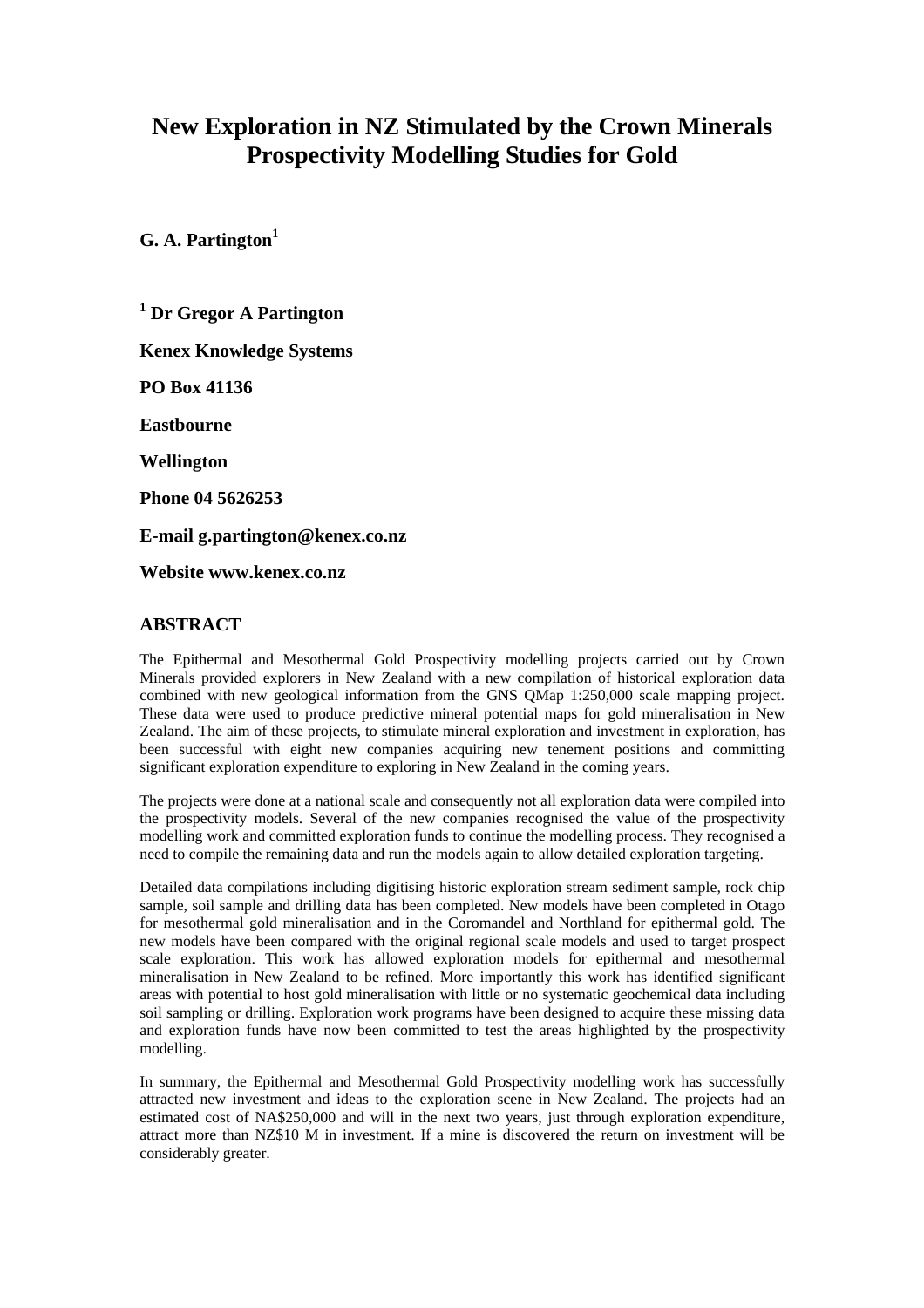# **1 INTRODUCTION**

The completion of the Epithermal and Mesothermal Gold Prospectivity modelling projects by Crown Minerals provided explorers in New Zealand with a new compilation of historical exploration data combined with new geological information from the QMap 1:250,000 scale mapping project (Nathan 1994; Nathan 1998). These data were used to produce predictive mineral potential maps for gold mineralisation in New Zealand (Partington and Smillie, 2002; Partington et al., 2002; Rattenbury and Partington, 2003). The aim of these projects was to stimulate mineral exploration and investment in exploration in New Zealand, which has been very successful, with new companies acquiring new tenement positions and committing significant exploration expenditure to exploring in New Zealand in the coming years

Both the mesothermal and epithermal projects were compiled at a national scale and consequently not all historic exploration data were included in the regional prospectivity models. Several of the new explorers, who have a significant exploration permit holding in New Zealand, recognised the value of the prospectivity modelling technologies and have committed exploration funds to continue the modelling process started by the government projects as part of their exploration planning process. To do this all remaining historic exploration data had to be compiled for each of the project areas and new prospect scale geological and geochemical data collected in the field. These data have been integrated with the data from Crown Minerals in a Geographic Information System (GIS) and detailed prospectivity models created for prospect scale exploration targeting and the development of ongoing exploration work programs and budgets.

This paper presents examples of the results of the follow-up work and how the new spatial modelling techniques have helped the companies to develop their exploration businesses in New Zealand.

#### **2 EPITHERMAL AND MESOTHERMAL GOLD MINERALISATION IN NEW ZEALAND**

Gold in New Zealand is found in deformed turbidite sequences of greywacke and schist in the South Island and the volcanic rocks of the North Island (Christie and Braithwaite, 1999; Cox, 2001; Christie, 2002; Christie 2003). The South Island deposits are similar to those found in Australia and Canada, and some deposits also have similarities to the intrusive related type found in Alaska, which have a mineralogy including molybdenum- and bisthmuth-bearing minerals. The gold deposits in the South Island of New Zealand can be divided into a number of subtypes, based on the host-rock lithologies and ages, and their structural and tectonic settings (Christie and Braithwaite, 1999; Christie, 2002). The Palaeozoic-age gold deposits occur in greywacke rocks of the western South Island, whereas the Mesozoic deposits are hosted by Mesozoic age schist of Marlborough and Otago. Gold has been historically produced from quartz lodes in these deposits, which are characterised by discrete, relatively undeformed veins of low tonnage and high gold grades (10-20 g/t Au). However, since the 1980s, significant disseminated mineralisation has been found in many of the deposits (e.g. Globe-Progress, Reefton; Macraes Flat, Carrick and Bullendale in Otago). In contrast to the lode gold deposits, these are characterised by more disseminated, deformed systems with high tonnage and low gold grades (1-5 g/t Au). The Macraes Mine, containing 5 million oz of gold, is typical of this type of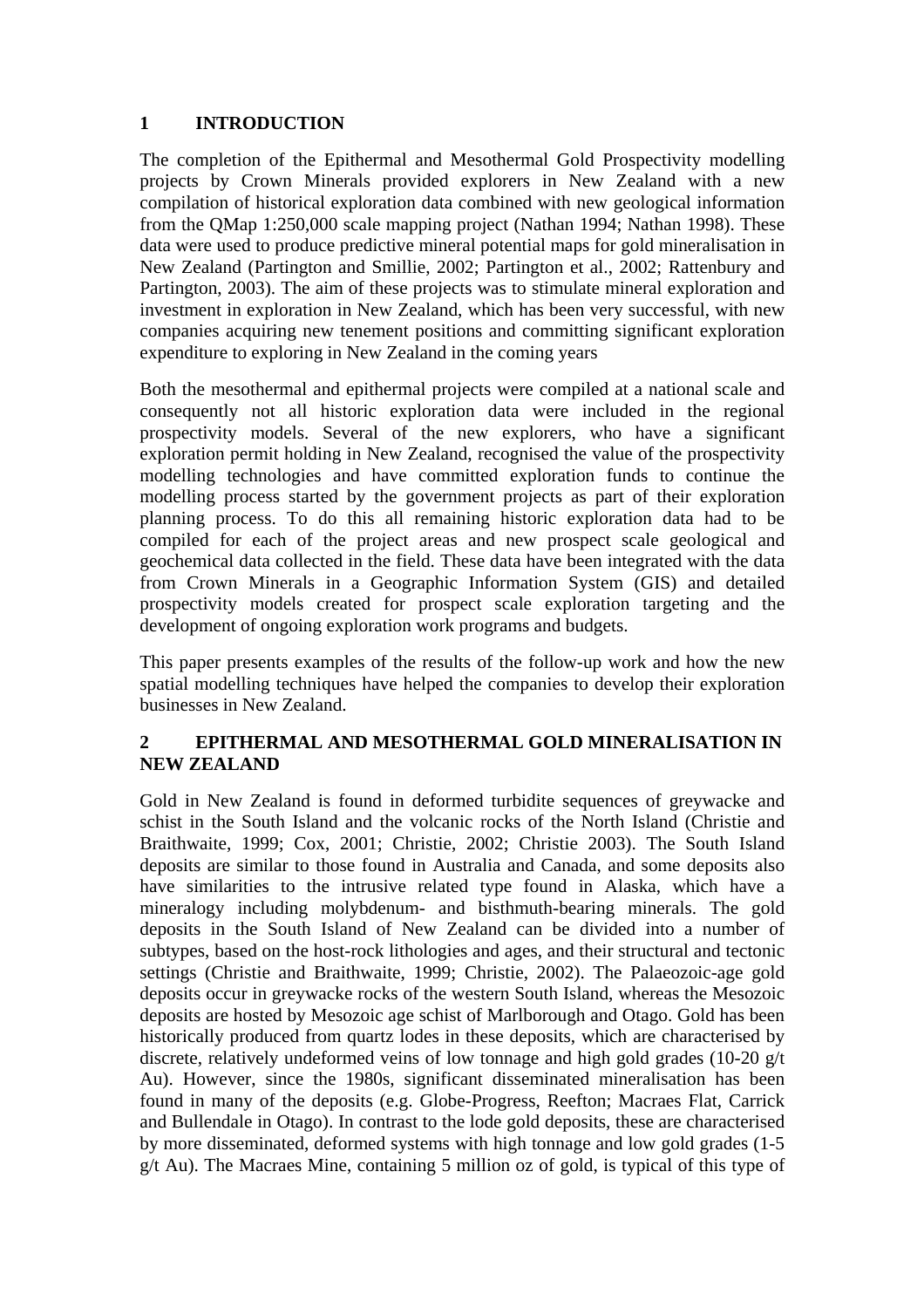deposit. There are also extensive Cenozoic gold placers in the West Coast, Nelson, Marlborough and Otago regions, with recorded production of about 500 t or 16 million oz of gold. The disparity in historic production between the lode gold deposits and the placer deposits (a ratio of about 1:6) suggests that the sources of much of the placer gold have yet to be discovered.

Epithermal Gold mineralisation was discovered in the Coromandel in the north Island of New Zealand 150 years ago, and continues to account for a significant proportion of New Zealand's mineral output (Christie and Braithwaite, 1999; Christie, 2003). The main deposits occur in Northland and in the Hauraki Goldfield and were formed in past geothermal systems associated with volcanism that was active 12 to 13 million years ago. More than 50 epithermal gold-silver and several porphyry copper style occurrences have been found to date in the Hauraki Goldfield, which includes the Waihi Gold Mine. Waihi has a resource of well over 10 million oz. Gold occurs as electrum in quartz veins (up to 15  $g/t$  Au), which are epithermal in nature.

Because of land access issues in the late 1980s and the decline in the gold price in the mid 1990s New Zealand has missed out on the early 1990s boom in exploration experienced by Australia and Canada. This suggests that New Zealand is relatively under explored, particularly using new exploration techniques. Many areas with known production have no modern exploration, including drilling.



Figure 1 Location of major goldfields in New Zealand after Christie (2002).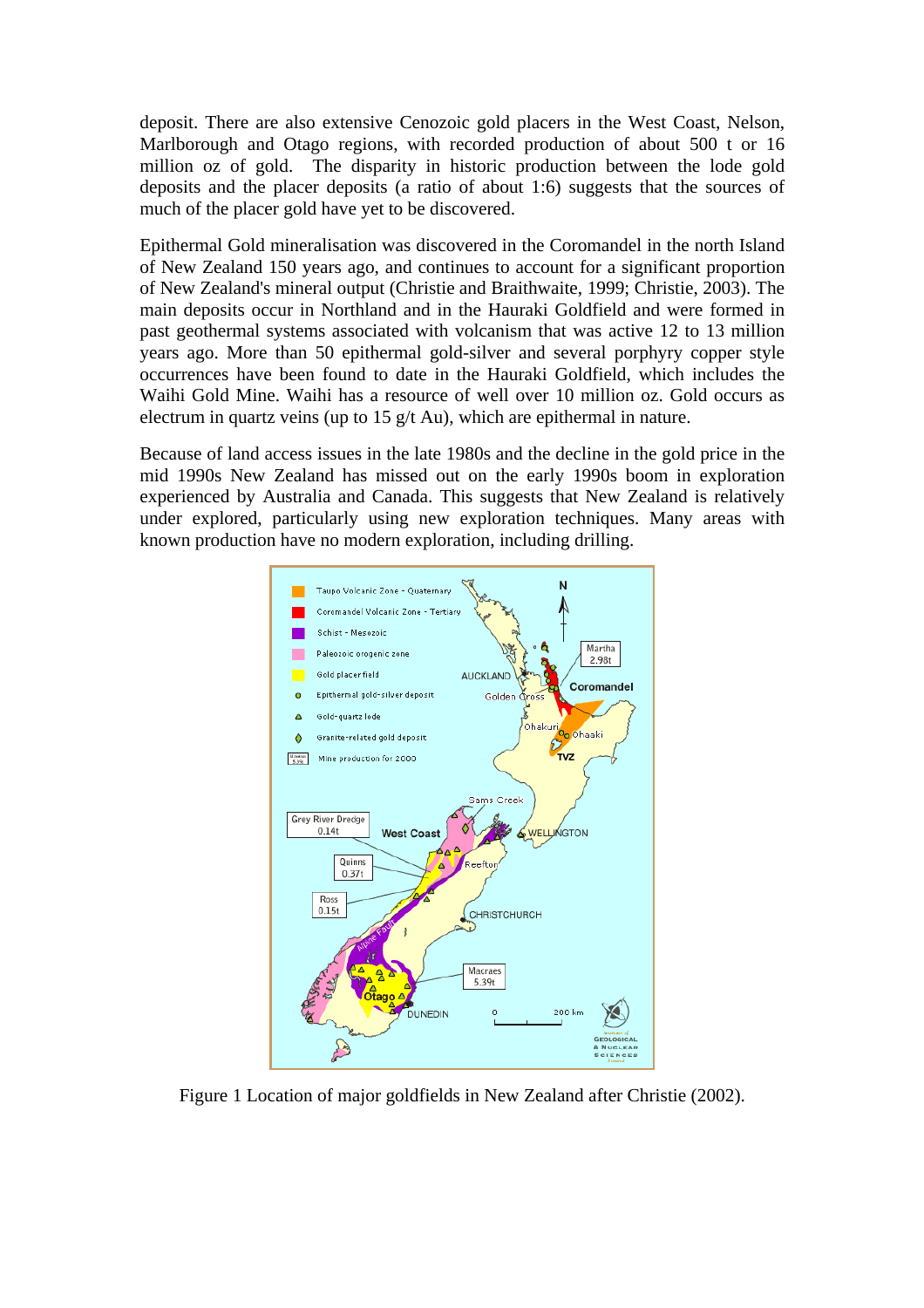#### **3 SPATIAL DATA MODELLING METHODOLOGIES**

Exploration targeting can only be effective if all data are compiled and integrated at an appropriate scale and in a way that matches the genetic orebody model being used for exploration. These data come from various modern day exploration campaigns, university and government research and government surveys. These data are usually diverse and voluminous, including regional geology, geochemistry, remote sensing and geophysical data. This makes the task of integration and interpretation at an appropriate scale for regional exploration difficult. New spatial data modelling techniques when combined with new computer technologies allows this to be done at all scales from international to prospect scale studies. These techniques are increasingly being used in geology (Bonham-Carter et al. 1988; Bonham-Carter 1997; Agterberg et al. 1993; Partington, 1999, Raines, 1999; Partington, 2000a; Partington 2000b; Partington et al., 2001, Rattenbury and Partington 2003; Tangestani and Moore, 2003), other spatially based sciences such as Archaeology (Mensing et al., 2000) and by government organisations such as Crown Minerals; the New Zealand Department of Mines (Partington et al., 2002; Partington and Smillie, 2002; Rattenbury and Partington, 2003), United States Geological Survey (Boleneus et al., 2001; Mihalasky, 2001) and the Canadian Geological Survey for resource assessment (Bonham-Carter et al., 1988).

A variety of new tools are available for use with computer aided geographic data management systems or Geographic Information Systems (GIS) for evaluating the distribution of spatial data in a statistical framework (e.g., Atterberg et al., 1993; Bonham-Carter, 1997; Looney, 1997; Kemp et al., 2001; Tangestani and Moore, 2003). These tools were initially developed for other uses such as pattern recognition by defence forces or medical diagnostic systems. Their use now in mineral exploration and other spatial data analyses is a classic example of technology transfer and how the mineral industry uses new technologies in an innovative way.

The key to creating successful mineral potential maps is the availability of spatial data such as geology, geochemistry and geophysics and the creation of derivative spatial data maps from these base data (Partington et al., 2001; Partington and Smillie 2002; Rattenbury and Partington 2003). For example, the creation of geochemical anomaly maps from point data values or digital terrane models from elevation point or contour data. GIS techniques such as buffering, grid extrapolation, grid interpolation, and the use of expert-assigned attributes of genetic significance were also used to create the derivative themes. Furthermore, these derivative datasets must be reclassified in a way that matches the mineralisation model being used, which is how an exploration companies geological experience and knowledge can be captured and used as its competitive advantage. These themes are then used to calculate spatial correlation statistics between the data themes and a training data set selected from historic areas of gold production. A more detailed description of some of the derivative data themes, their spatial correlation results and implications of these to exploration models used to explore for gold in New Zealand is given in Partington and Smillie, (2002) and Rattenbury and Partington, (2003).

The simplest type of predictive spatial analysis is where maps, on which the chosen input variables are represented by a series of integer values, are combined together using arithmetic operators. For example differing lithologies can be reclassified into numeric values or geochemical data can be modelled into a raster grid. This type of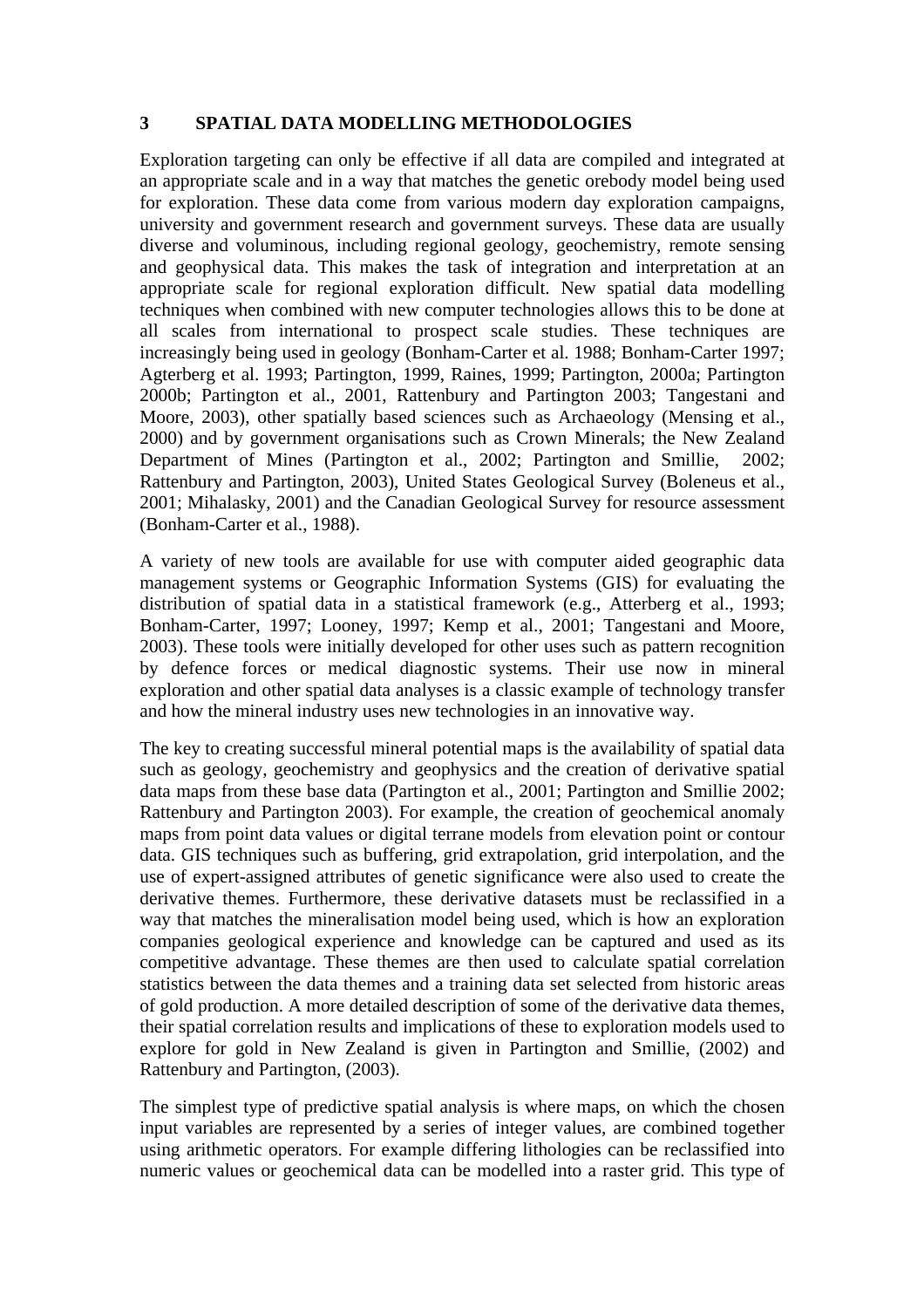analysis takes no account of the relative importance of the variables being used and is based on expert opinion. Fuzzy Logic techniques address the problem of the relative importance of data being used, but this technique still relies on expert opinion to derive weights that rank the relative importance of the variable for the map combination. An example of the use of this technique in mineral exploration is given by Tangestani and Moore (2003). Weights of Evidence, in contrast uses statistical analysis of the map layers being used with a training data to make less subjective decisions on how the map layers in any model are combined. Bonham-Carter (1997) gives a good summary of the maths and algorithms used in Weights of Evidence and Partington (2000), Partington and Smillie (2002) and Rattenbury and Partington (2003) give examples of how this technique can be applied to geological datasets.

## **4 PROSPECTIVITY MODELS**

Once the appropriate derivative data layers are created and their spatial correlations calculated, it is then possible to calculate a prospectivity model by combining the data layers that best predict the training dataset being used. The model is calculated by weighting the values of each cell in each data layer according to their prior probabilities and then adding the weighted values of each data layer together (Bonham-Carter 1997). Models for the prospectivity of mesothermal and epithermal gold mineralisation in New Zealand were constructed using the themes described in Partington and Smillie (2002) and Rattenbury and Partington (2003). The models were developed using ARC SDM software through spatial analyst in ArcView. Separate models were created for the various gold deposit types. These models provide an estimate of mineralisation potential over all New Zealand on a 200 metre by 200 metre grid. The themes were all converted into binary grid themes where possible to speed the processing time up.

Conditional dependence, where different themes with similar patterns cause an overestimate of the prior probability, as described by Bonham-Carter (1997) is usually a significant problem in most geological models, especially between geochemical themes where spatial patterns tend to be similar between pathfinder elements. Hence the model probabilities should be thought of as relative favourabilities rather than true probability values. Hence ranking areas of probability is a better way of viewing the data and provides a method for direct comparisons between models. Examples of the regional models at Macetown in Otago and Matauri Bay in Northland and are shown in Figure 2 and Figure 3. A more detailed description of the modelling techniques and copies of the data and prospectivity maps are provided in Partington and Smillie (2002) and Rattenbury and Partington (2003).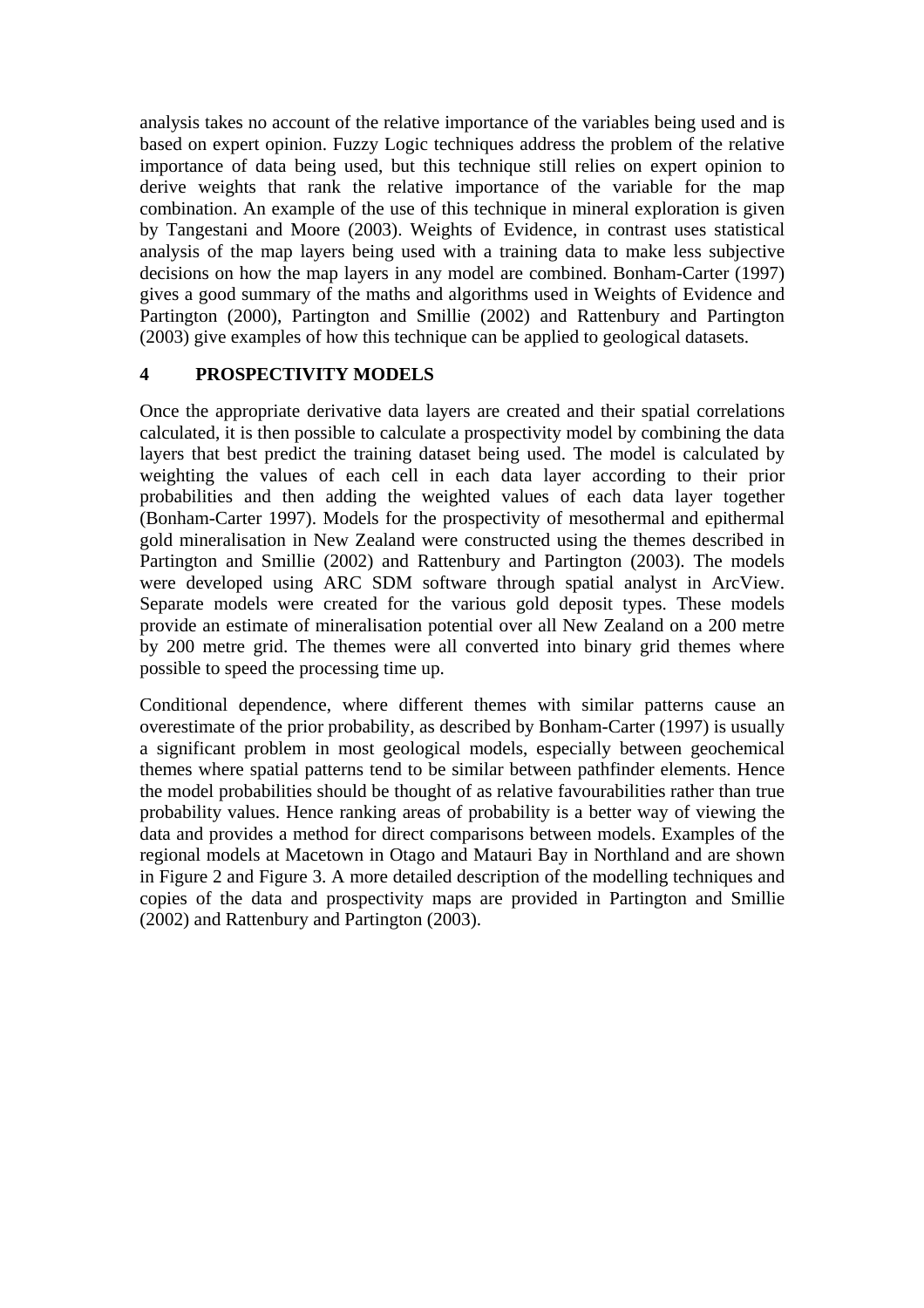

Figure 2 Prospectivity model from the Macetown area from the Crown Minerals Mesothermal Prospectivity model (Partington and Smillie 2002).



Figure 3 Prospectivity model from the Whakarara area from the Crown Minerals Epithermal Prospectivity model (Partington and Rattenbury 2003).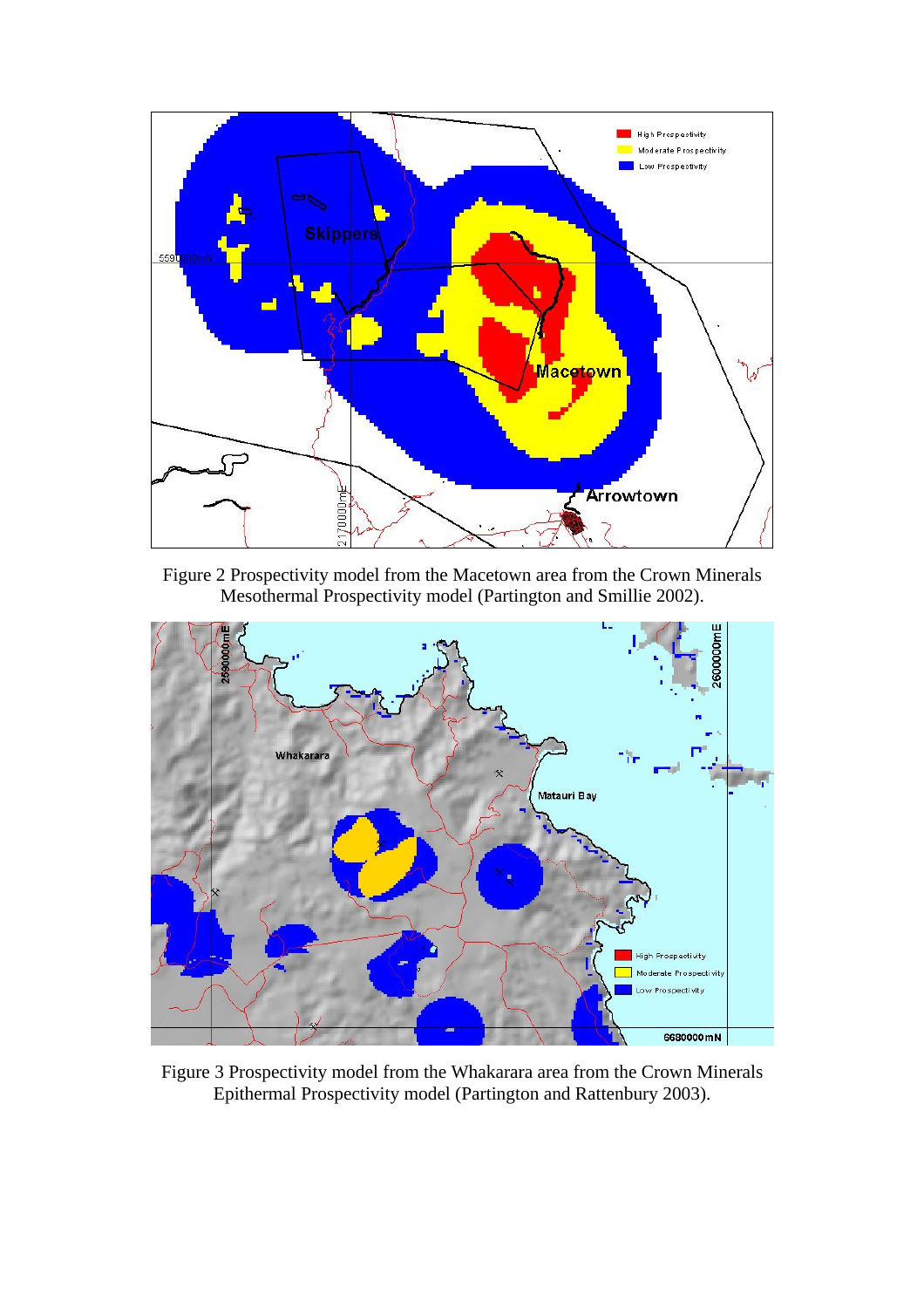The models represent the beginning of a typical exploration program where regional data are acquired, especially geological mapping and stream sediment sampling. The next phase of exploration usually occurs at a prospect scale with more detailed geological mapping and soil and rock chip geochemistry. The regional prospectivity models provide a targeting tool for this next phase of exploration and for project and permit acquisition. The prospectivity models reduce the potential search areas significantly focussing on areas that have the greatest probability of exploration success due to the presence of key geological variables that match the exploration model. The next phase of any exploration program should further reduce the search area and hence any prospectivity map should provide a more focussed map pattern.

# **5 DEVELOPMENT AND MANAGEMENT USING PROSPECTIVITY MODELS**

Three of the new exploration companies to New Zealand, Auzex Resources, HPD New Zealand and Aurora Minerals recognised the value of the prospectivity modelling work and committed exploration funds to continue the modelling process started by the projects. HPD New Zealand and Aurora Minerals followed the more traditional exploration models for mesothermal and epithermal gold mineralisation in New Zealand. Auzex Resources, in contrast, wanted to test the possibility of a new style of gold mineralisation in New Zealand and used the new data provided in an innovative way to assess this potential at a national scale.

The regional prospectivity models were initially used to confirm or acquire either exploration or prospecting permits over the most prospective areas in Otago, the West Coast and Northland. It was recognised that not all historic exploration data were in digital formats and that the prospectivity models could be further refined by compiling the remaining data and running the models again to allow detailed exploration targeting. The regional scale prospectivity models were also used to identify gaps in the exploration database, for example alteration mapping in Northland and detailed structural mapping in Otago. This analysis has helped the companies develop focussed and appropriate exploration programs for their projects, which means the new exploration data will increase their chances of success hence reducing exploration risk and costs. For example the new model for the Macetown area reduced the target area by 70% (compare Figure 1 and Figure 3). Also the acquisition of accurately surveyed locations of historic workings moved the prospective areas by up to 500 metres. An analysis of the model identified soil geochemistry, particularly for Au and As and detailed prospect scale geological data as missing from the model. An exploration program was therefore planned over the most prospective area to acquire these data. Figure 3 shows the results for Au from a composite soil sampling program, which returned highly anomalous results up to 900 ppb Au from areas not mined in the past.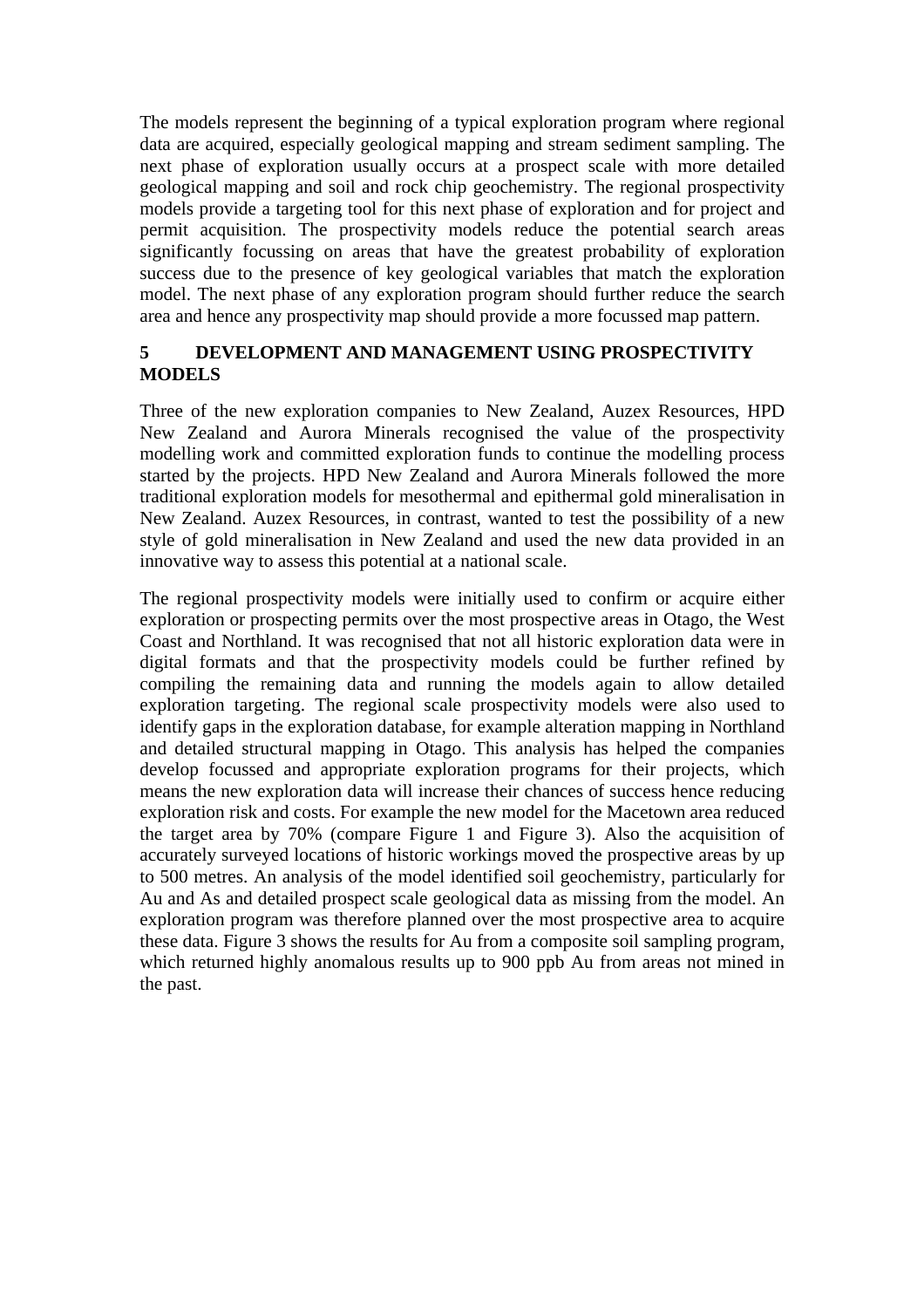

Figure 3 New prospectivity model of the Macetwon area showing prospective areas in relation to anomalous composite soil samples and permit outlines.

The new model for epithermal mineralisation in Northland significantly upgraded the areas prospectivity. This was mainly due to the identification of anomalous rock chip geochemistry and prospect scale geological mapping of epithermal quartz veins (Compare Figure 2 and Figure 4). The new model has been used to plan a focussed exploration program of prospect scale geological mapping and soil sampling (Figure 4). Again this has reduced the search area, resulting in costs savings by reducing the number of planned soil samples (Figure 4)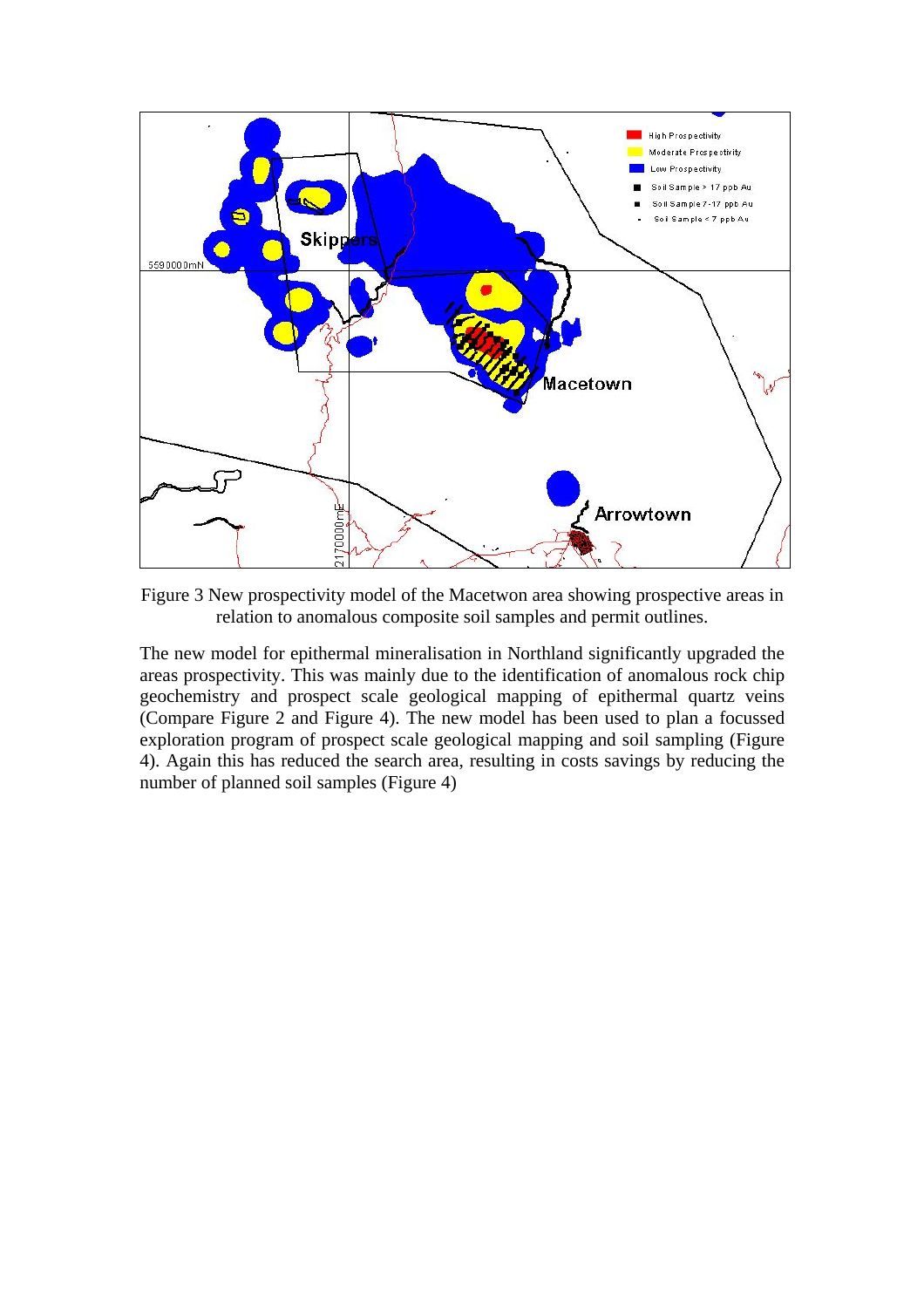

Figure 4 New prospectivity model of the Whakarara area showing prospective areas in relation to planned soil samples.

# **6 CONCLUSIONS**

The prospectivity modelling projects by Crown Minerals successfully reduced the initial search area at a regional scale and focuses on the areas with similar combinations of geological and geochemical variables that have recorded gold production in the past. This has allowed companies wishing to invest in mineral exploration in New Zealand to immediately focus on those areas that will give them the best chance of success. The projects also provided the companies with digital data which has allowed them to plan the acquisition of new data. This has in effect reduced the time taken to acquire permits and therefore reduced risk and costs for those wishing to invest in mineral exploration in New Zealand.

All remaining historic exploration data need to be made available in digital form, including digitising prospect scale geology, stream sediment samples, rock chip samples, soil samples and drilling data. New models then need to be completed that can then be compared with the original models and used to target prospect scale exploration. This type of work will allow exploration models for epithermal and mesothermal mineralisation in New Zealand to be refined and new exploration ideas tested.

The most important results from the Crown Minerals projects is the identification of significant areas with potential to host gold mineralisation that have little or no systematic modern geochemical data including soil sampling or drilling. Exploration work programs have been designed to acquire these missing data and exploration funds have now been committed to test the areas highlighted by the prospectivity modelling.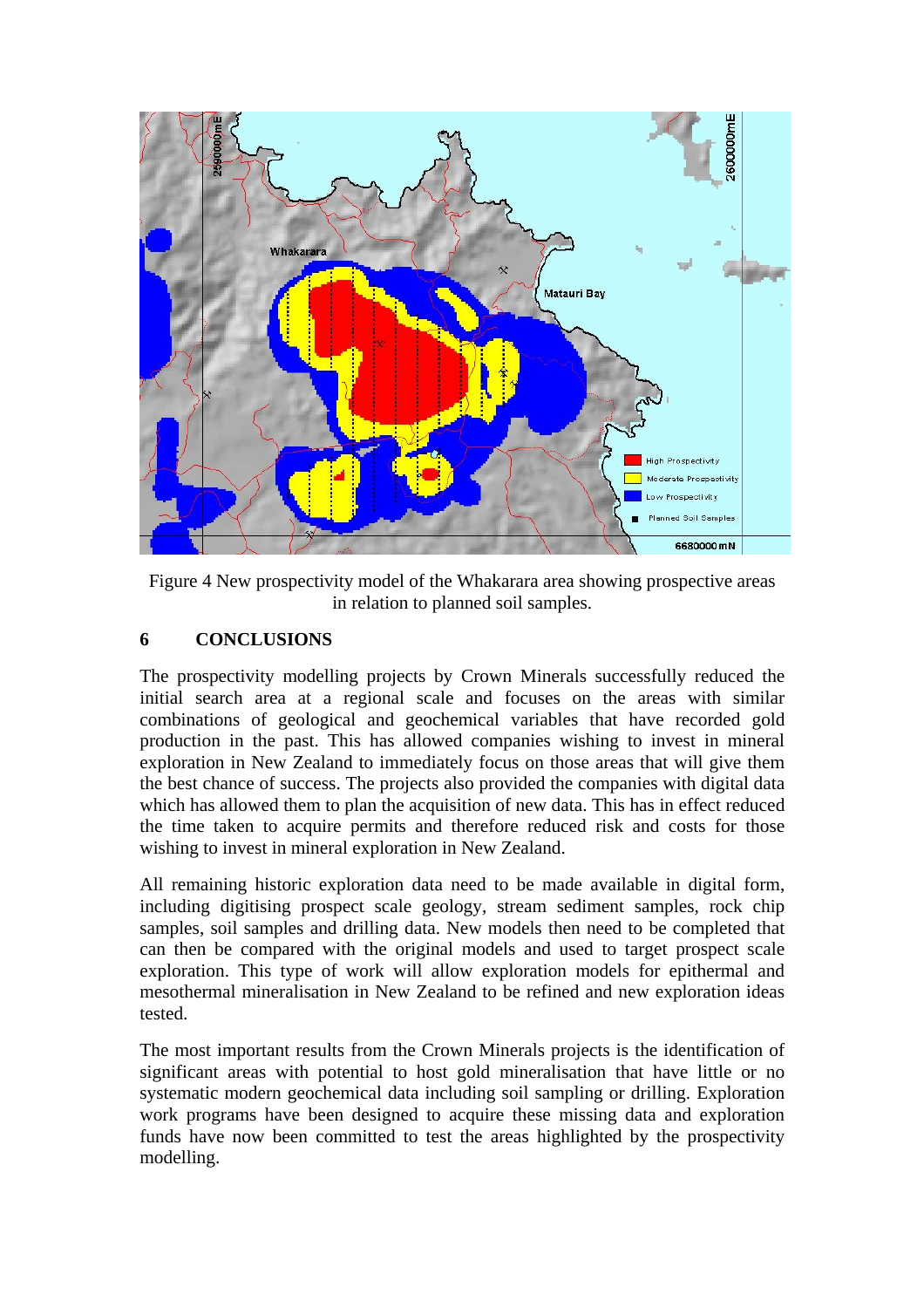In summary, Epithermal and Mesothermal Gold Prospectivity modelling work has successfully attracted and targeted new investment and ideas to the exploration scene in New Zealand. The project had an estimated cost of \$250,000 and will in the next two years, just through HPD NZ, Auzex NZ and Aurora Minerals, attract more than \$4.5 M in exploration investment. If a mine is discovered the return on investment will be considerably greater.

## **ACKNOWLEDGEMENTS**

HPD-New Zealand Ltd, Aurora Minerals and Auzex Resources are thanked for allowing the results from their recent exploration in New Zealand to be used in this paper. Crown Minerals are acknowledged for their foresight to commit to new technologies and ways of marketing New Zealand to the exploration industry. Finally, thanks goes to all field geologists who have worked in New Zealand, whether mapping for the government or collecting data for exploration companies. This type of work cannot be done without that basic work and knowledge.

## **REFERENCES**

Atterberg, F P, Bonham-Carter, G F, Cheng, Q, Wright, D F (1993) Weighs of evidence modelling and weighted logistic regression for mineral potential mapping, in Computers in Geology, 25 Years of Progress, (Ed: JC Davis and UC Herzfeld), pp 13- 32 (Oxford University Press, Oxford).

Bonham-Carter, G F (1997) Geographic Information Systems for geoscientists: Modelling with GIS, 398 p (Pergamon, London).

Bonham-Carter, G F, Agterberg, F P, Wright, D F (1988) Integration of geological data-sets for gold exploration in Nova Scotia, American Society for Photogrammetry and Remote Sensing, 54: 171-183.

Boleneus, D E, Raines, G L, Causey, J D, Bookstrom, A A, Frost, T P and Hyndman, P C (2001) Assessment method for epithermal gold deposits in northeast Washington State using weights-of-evidence GIS modelling, USGS Open-File Report, 01-501.

Cox, S (2001) Lithological controls on mineralisation in east Otago gold deposits. Proceedings of the 34th annual conference 2001, The Australasian Institute of Mining and Metallurgy, New Zealand Branch, pp. 51-67.

Christie, A B (2002) Mesothermal gold deposits in New Zealand: mineral deposit models, Institute of Geological and Nuclear Sciences client report, in Mesothermal Gold in New Zealand GIS Data Package and Prospectivity Modelling, 33 p (Crown Minerals, Ministry of Commerce New Zealand).

Christie, A B (2003) Epithermal gold deposits in New Zealand: mineral deposit models, Institute of Geological and Nuclear Sciences client report, in Epithermal Gold in New Zealand GIS Data Package and Prospectivity Modelling, 33 p (Crown Minerals, Ministry of Commerce New Zealand).

Christie, A B and Brathwaite, R L (1999) The mineral potential of New Zealand, Institute of Geological and Nuclear Sciences Science Report, 99/4.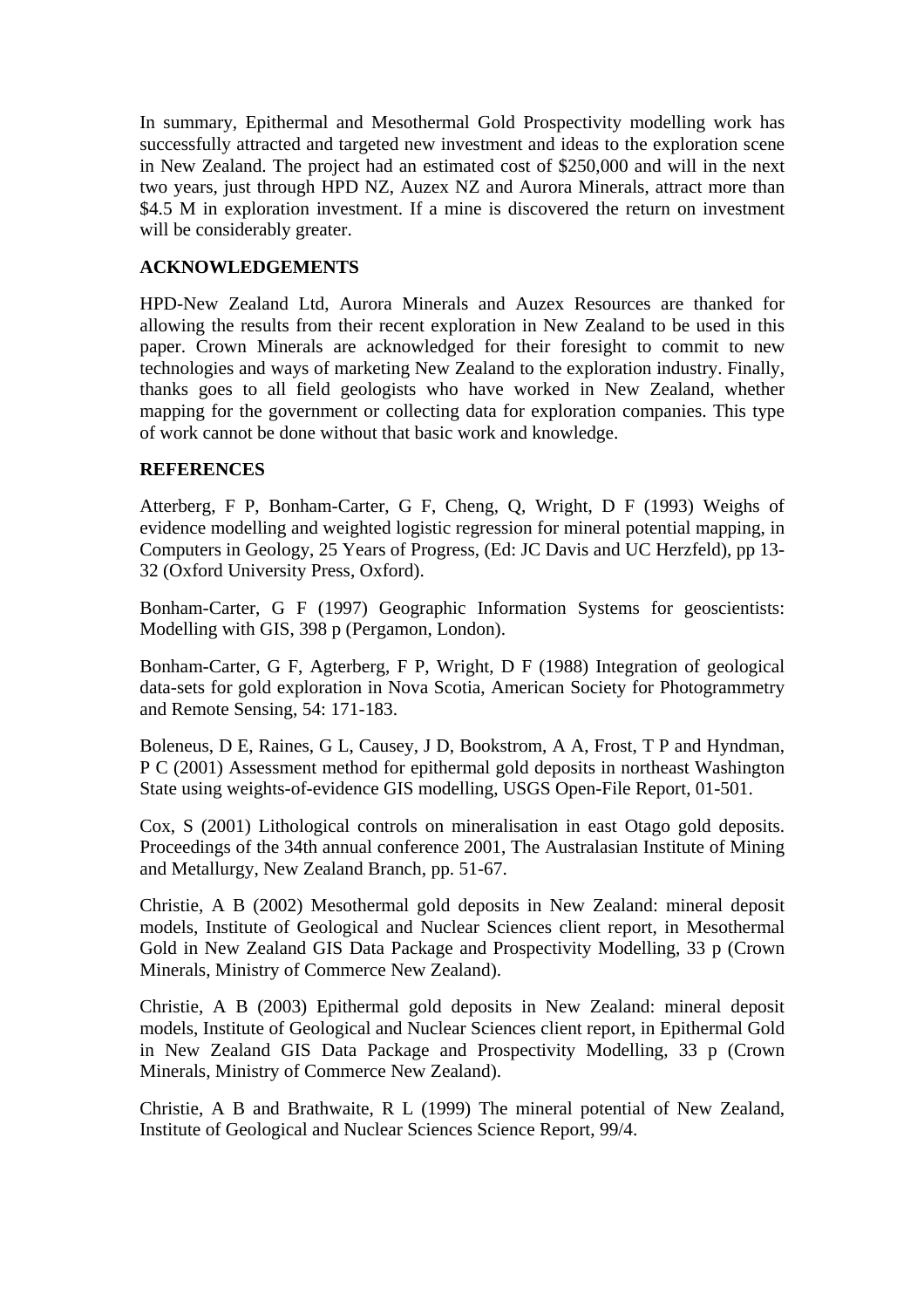Kemp, L D, Bonham-Carter, G F, Raines, G L, Looney, C G (2001) Arc-SDM: Arcview extension for spatial data modelling using weights of evidence, logistic regression, fuzzy logic and neural network analysis, http://ntserv.gis.nrcan.gc.ca/sdm/.

Looney, C (1997) Pattern recognition using neural networks, (Oxford University Press, N.Y.).

Mihalasky, M J (2001) Mineral potential modelling of gold and silver mineralisation in the Nevada Great Basin: A GIS-based analysis using weights of evidence, USGS Open-File Report, 01-291.

Mensing, S A, Elston, R G, Raines, G L, Tausch, R J and Nowak, C L (2000) A GIS model to predict the location of fossil packrat (Neotama) middens in central Nevada, Western North American Naturalist, 60(2): 111-120.

Nathan, S (1994) Geological mapping, GIS and mineral exploration into the 21st century: the QMAP programme and allied database, Proceedings of the 28th Annual Conference 1994, pp 1-8 (New Zealand Branch of the Australasian Institute of Mining and Metallurgy).

Nathan, S (1998) QMAP, national geological mapping programme, and the implications for mineral exploration, New Zealand Mining, 23: 28-30.

Partington, G A (1999) Database management and GIS: practical considerations and use in the exploration industry, in Fourth National Forum on Information Management and GIS in the Geosciences, pp 177-187 (AGSO Record 1999/24).

Partington, G A (2000a) Drummond Basin prospectivity mapping. Australian Institute Of Geoscientists Bulletin, 29: 1-10.

Partington, G A (2000b) Mineral exploration in the Drummond Basin, North Queensland, using spatial analysis in a GIS, in SIRC 2000 – The 12th Annual Colloquium of the Spatial Information Research Centre, pp 141-148 (University of Otago, Dunedin, New Zealand).

Partington, G A, Christie, A B and Cox, S C (2001) Mineral resources assessment for the West Coast of New Zealand using spatial analysis in a GIS: A new exploration management and land-use management tool, Australasian Institute of Mining and Metallurgy Conference Volume, pp 141-16 (New Zealand Branch 34th Annual Conference, Dunedin).

Partington, G A, Christie, A B, Cox, S C, Rattenbury, M, Smillie, R and Stigley P (2002) Prospectivity modelling for mesothermal gold in New Zealand using spatial analysis in GIS, Australasian Institute of Mining and Metallurgy Conference Volume, pp 123-128 (Annual Conference, Auckland).

Partington, G A and Smillie, R W (2002) A national-scale GIS and prospectivity models of mesothermal gold mineralisation in New Zealand, in Mesothermal Gold in New Zealand GIS Data Package and Prospectivity Modelling, 72 p (Crown Minerals, Ministry of Commerce New Zealand).